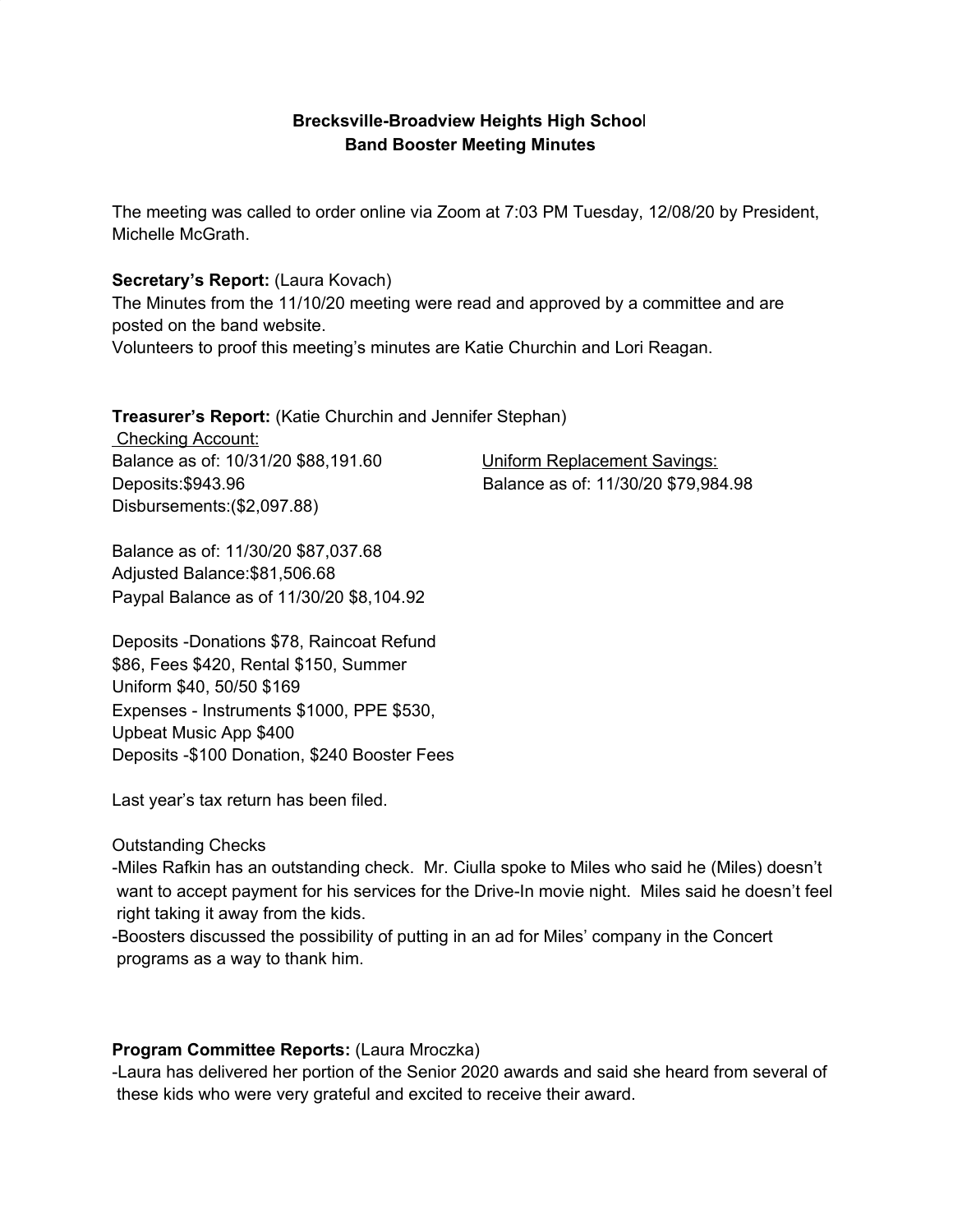-Laura said three Senior awards were missing but will be ordered with this year's awards. The students of the missing awards have been notified that their awards will be coming to them. Chaperones: ( Pam Johnson) -No report.

Hospitality/Game Snacks: (Lisa Weber) -No report.

PSO: (Michelle Banks) -No report.

Publicity: (Melissa Burdick) -No report.

Senior Night: (Amy O'Brien) -No Report.

Swarm Board and Decorations: (Lisa Trout) -No Report.

Uniforms: (Lori Reagan, Rima Julien and Linda Gauntner) -No Report.

Summer Uniforms: ( Lisa Karakostas, Laura Mroczka and Melinda Torres) -No Report.

Yard Signs: (Melinda Torres) -No Report.

## **Ways and Means Committee Reports:** (Kathy Drinko)

Athletic Programs: ( Melissa Burdick)

-The Winter Program is done.

-Melissa expressed her thanks to all who assisted her with the program.

-Melissa said that someone will need to rework the current layout of the program if the boosters decide to produce it digitally again next year.

Athletic Program Sales: (Michelle McGrath)

- Michelle McGrath said that the digital program has already had 506 clicks on it. We have typically sold 300 of the paper programs in past years.

-Michelle has had only one complaint about not having a paper program.

Athletic Program Layout: (Kim Traum)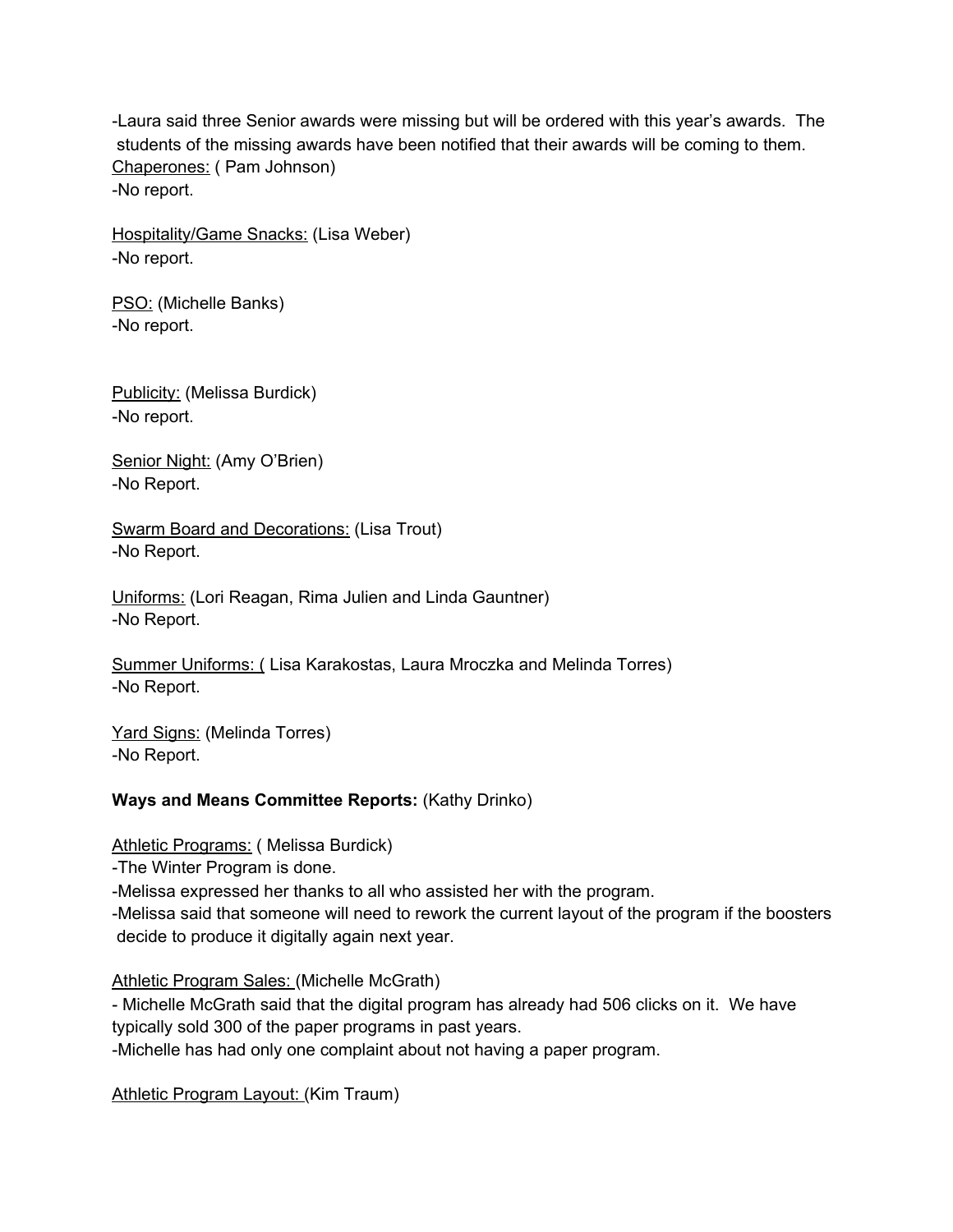-Michelle McGrath will reach out to Kim to see if she is willing to help with the layout next year.

Citrus Sales: ( Heather McCleary and Kathy Drinko)

-The citrus sale wrapped up on December 4th.

-Sales this year totaled \$5,325 with 182 boxes of fruit being sold.

-The last delivery of fruit will be the week before Christmas.

-There has been only one complaint about fruit quality. The grower was contacted and they resolved the issue.

-The boosters will receive \$1,986 in profit from the citrus sale.

Disney Raffle: (Sue Flis) No Report.

Endowment/Patrons: (Michelle McGrath)

-Michelle asked Katie if donations to the band program are tax deductible. Katie said that since the boosters are 501C3 donations are tax deductible.

-Michelle will try to create a download for people to use as a receipt for their donation.

Spirit Wear: (Melinda Torres)

-No Report.

Band Director's Report**:** (Mr. Ciulla and Mr.Pasternak)

-Recording sessions for the Winter concert will be held Wednesday, December 9th for Red and Gold Band and Concert Winds. Jazz Ensemble, Symphonic Band and Wind Ensemble will be recorded Thursday, December 10th. Recording times for each group and concert attire information can be found on the band website.

-Mr. Ciulla gave a "shout- out" to Lisa Trout and all the health checkers who have helped out this

year.

-The concert will be shared via a Youtube link by December 17th and a PDF of the concert program will be provided.

-2020 awards and PPE have been individually bagged for each student and will be handed out at this week's recording sessions. Mr. Ciulla has also included a candy cane and a note of thanks to band students in each bag.

-Chair placement auditions are due by December 16th. These auditions will also determine ensemble placements for next year.

-Mr. Ciulla will host an eighth grade band recruitment session with Mrs. Astey and Mr. Hanna sometime next semester.

-Mr. Ciulla expressed his thanks to Michelle McGrath for organizing the PPE, Katie Churchin and Jennifer Stephan for tracking down booster fees, Kathy Drinko for organizing the citrus sale, Melissa Burdick for her work on the Athletic Program, Lori Reagan for getting the raincoats taken care of and Laura Mroczka for organizing and delivering Senior 2020 awards.